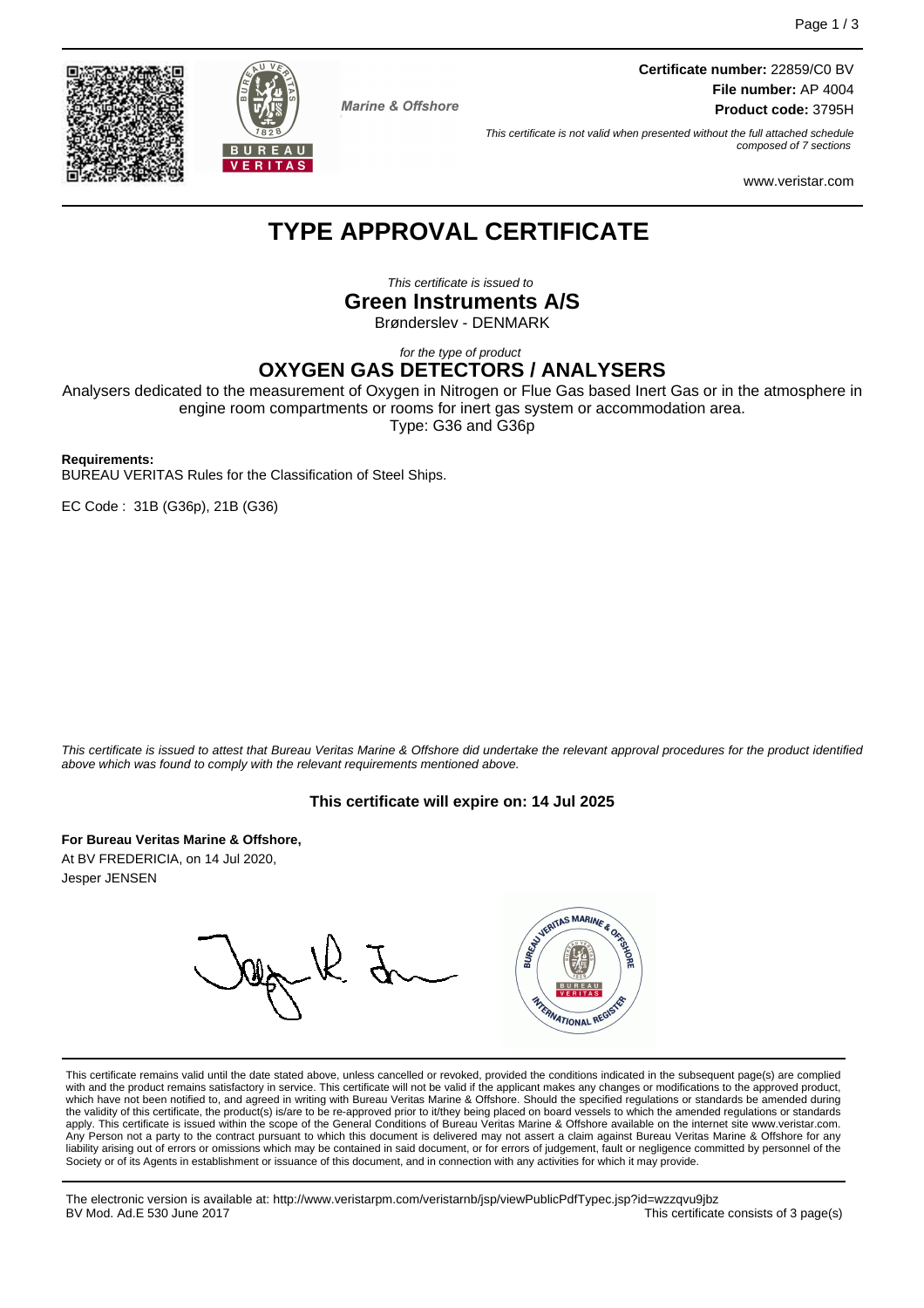# **THE SCHEDULE OF APPROVAL**

#### **1. PRODUCT DESCRIPTION :**

**G36** and **G36p** are Oxygen Analysers based on a Heated Zirconia Sensor intended to measure the concentration of Oxygen in Nitrogen or Flue gas based Inert gas or in the atmosphere in engine room compartments or rooms for inert gas system or accommodation area.

**G36** Systems comprise the following parts:

| <b>Main Unit / Analyser:</b>                   | Measuring Range: 0.0 to 20.9 % Oxygen                               |
|------------------------------------------------|---------------------------------------------------------------------|
|                                                | Ambient Temperature: -15°C to 55°C (G36), 70°C (G36p)               |
|                                                | Power Supply:                                                       |
|                                                | G36a: 90/230 VAC - 50/60 Hz, G36d: 24 VDC                           |
|                                                | G36p: 24 VDC (Flush mounting)                                       |
|                                                | Analogue Output: 2 x 4-20 mA                                        |
|                                                | Output Relay: 4 x Volt Free Contact Relay (250 VAC - 5A)            |
|                                                | Alarm: High, High High O2 level (Free Configurable) and System-Fail |
|                                                | Interface: Touch Screen 71x39 mm with trend graph display           |
|                                                | G36a and G36d: IP67                                                 |
|                                                | G36p: IP55 (if panel mounted)                                       |
| <b>Oxygen Sensor:</b><br>(SEN1 and SEN9 parts) | Heated Zirconia Sensor, mounted in sampling line                    |
| <b>Software Release:</b>                       | V2.0x                                                               |

# **2. DOCUMENTS AND DRAWINGS :**

#### **GREEN Instruments:**

Manuals Oxygen Analyser : G36 No. 01245 and G36p No. 01381

#### **Electronic Drawings:**

P0744 (5 pages) Rev. 1.1 dated March 26, 2008 P0744B (5 pages) Rev. 2 dated April 28, 2008 P0745 Rev. 1 dated February 14, 2008

P0901 Rev. 1B dated March 26, 2009

P0902 Rev. A2 dated March 02, 2009.

# **3. TEST REPORTS :**

# **GREEN Instruments:**

- In-house Performance Test G36 Oxygen Analyser according to EN 50104(2010), Version 2.0, dated June 2013.

#### **Danfoss:**

- Environmental Test Reports, unreferenced dated 05.09.2008, No. 2008-2631 dated 2008-09-10, No. 200901677 dated June 2009 (Dry Heat, Damp Heat, IP, Vibration Tests).

# **Jens-EMC:**

- EMC test reports No. 2008-08-22-G1 (G36) dated 2008-10-22 and 2009-05-18 (G36p) dated 2009-06-27.

# **For modification C0 version:**

# **EKTOS:**

- Marine tests report No. P17-0136, dated 28-12-2017.